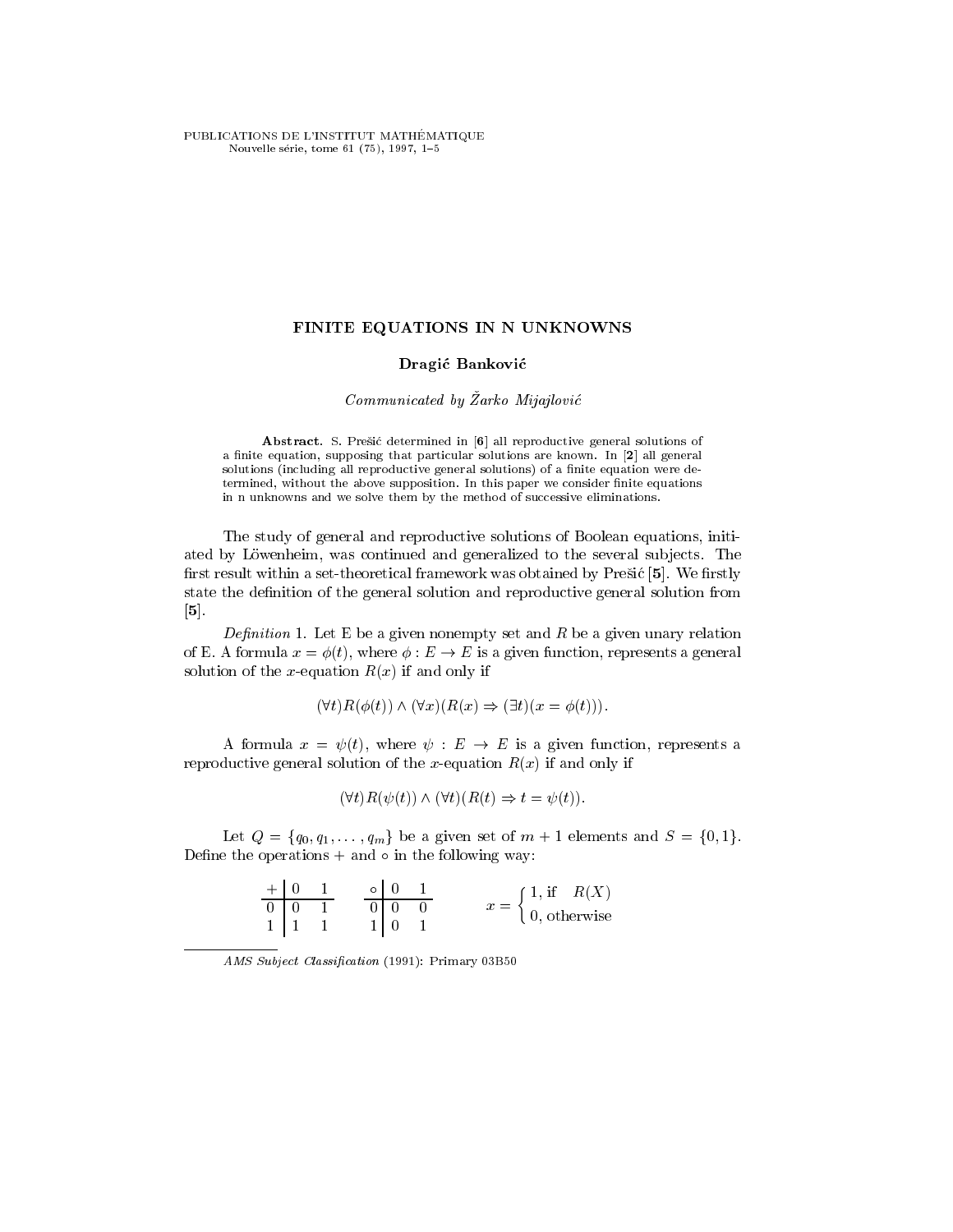Assuming that

 $(\forall x \in S \cup Q)(x + 0 = x \land 0 + x = x \land x \circ 0 = 0 \land x \circ 1 = x \land 1 \circ x = x),$ 

S. Presic considered the following  $x$ -equation

 $s_0 \circ x^{q_0} + s_1 \circ x^{q_1} + \cdots + s_m \circ x^{q_m} = 0 \qquad (s_i \in \{0,1\}, x \in Q).$ 

The latter equation is consistent (has a solution) if and only if  $\prod s_k = 0$ , where k2M and the state of the state of the state of the state of the state of the state of the state of the state o sk = 0, where  $M = \{0, 1, \ldots, m\}$ . In the sequel  $\circ$  will be omitted.

THEOREM 1. [1] Let the equation

$$
\sum_{k \in M} s_k x^{q_k} \qquad (s \in \{0, 1\})
$$

be consistent (i.e.,  $\prod s_k = 0$ ). Then ka kacamatan ing Kabupatèn Kabupatèn Kabupatèn Kabupatèn Kabupatèn Kabupatèn Kabupatèn Kabupatèn Kabupatèn Ka  $s_k = 0$ ). Then the formula

$$
x = \sum_{k \in M} (s_k^0 q_k + s_k s_{k \oplus 1}^0 q_{k \oplus 1} + \cdots + s_k s_{k \oplus 1} \cdots s_{k \oplus (m-1)}^0 q_{k \oplus (m-1)} + \cdots + s_k s_{k \oplus 1} \cdots s_{k \oplus (m-1)}^0 q_{k \oplus m}) t^{q_k},
$$

where  $\oplus$  is the addition mod(m+1), defines the reproductive general solution of the equation (1).

Commont. Theorem 1 is a special case of Theorem 2 in  $\mathbb{Z}$ .

THEOREM 2. Every function  $f: Q \to \{0, 1\}$  satisfies the identity

(2) 
$$
f(x) = \sum_{B \in Q^n} f(B)X^B.
$$

*Proof.* Let the right-hand side of (2) be denoted by h(X). For every  $X \in Q^n$ there is  $B_0 \in Q^n$  such that  $X = B_0$ . Hence

$$
h(X) = \sum_{B \in Q^n} f(B)B_0^B = f(B)B_0^{B_0} = f(B_0) = f(X). \qquad \Box
$$

Remark 1. Any given n-ary relation <sup>R</sup> on <sup>Q</sup> is equivalent to an equation i.e.,

$$
R(X) \Leftrightarrow \sum_{B \in Q^n} f(B)X^B = 0, \quad \text{where } f(B) = \begin{cases} 1, & \text{if } R(X) \\ 0, & \text{otherwise} \end{cases}.
$$

LEMMA 1. Let  $f: Q \rightarrow \{0, 1\}$ . Then, for every  $i \in \{1, \ldots, n\}$ , we have

(3) 
$$
f(x_1,\ldots,x_n) = \sum_{k\in M} x_i^{q_k} f(x_1,\ldots,x_{i-1},q_k,x_{i+1}\ldots,x_n).
$$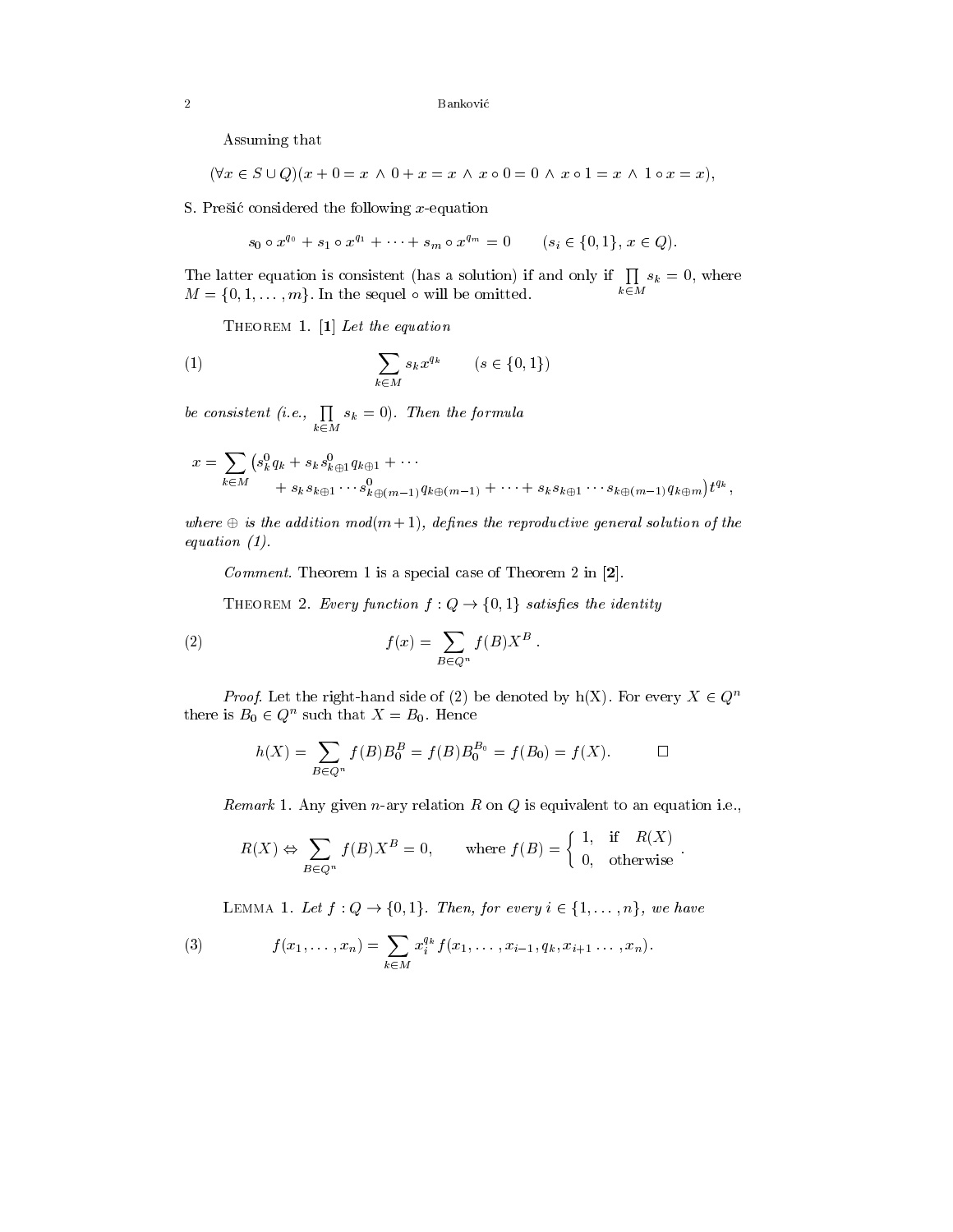Froof. Let the right-hand side of (3) be denoted by  $g(x_1,\ldots,x_n)$ . If  $(x_1, \ldots, x_n) \in Q^n$ , then

$$
g(x_1, \ldots, x_{i-1}, x_i, x_{i+1} \ldots, x_n) = \sum_{k \in M} x_i^{q_k} f(x_1, \ldots, x_{i-1}, q_k, x_{i+1} \ldots, x_n)
$$
  
= 
$$
x_i^{x_i} f(x_1, \ldots, x_{i-1}, x_i, x_{i+1} \ldots, x_n)
$$
  
= 
$$
f(x_1, \ldots, x_{i-1}, x_i, x_{i+1} \ldots, x_n).
$$

We consider the following equation:

(4) 
$$
\sum_{B \in Q^n} f(B)X^B = 0.
$$

Note that (4) is consistent if and only if

(5) 
$$
\prod_{B \in Q^n} f(B) = 0.
$$

THEOREM 3. Let  $f(x_1, \ldots, x_n) = 0$   $(f : Q^n \rightarrow \{0,1\}$  be a consistent equation is a set of the set of the set of the set of the set of the set of the set of the set of the set of t

$$
f_p(x_1,\ldots,x_n)=\prod_{(b_{p+1},\ldots,b_n)\in Q^{n-p}}f(x_1,\ldots,x_p,b_{p+1},\ldots,b_n).
$$

for  $p = 1, \ldots, n$ . Formalias obtained from

$$
x_p = \sum_{k \in M} \left( f_p^0(x_1, \dots, x_{p-1}, q_k) q_k + \right. \\ \left. + f_p(x_1, \dots, x_{p-1}, q_k) f_p^0(x_1, \dots, x_{p-1}, q_{k \oplus 1}) q_{k \oplus 1} + \dots \right. \\ \left. + f_p(x_1, \dots, x_{p-1}, q_k) f_p(x_1, \dots, x_p, q_{k \oplus 1}) \dots \right. \\ \left. f_p^0(x_1, \dots, x_{p-1}, q_{k \oplus (m-1)}) q_{k \oplus (m-1)} \right. \\ \left. + f_p(x_1, \dots, x_{p-1}, q_k) f_p(x_1, \dots, x_{p-1}, q_{k \oplus 1}) \dots \right. \\ \left. f_p^0(x_1, \dots, x_{p-1}, q_{k \oplus (m-1)}) q_{k \oplus m} \right) t_p^{q_k}
$$

by performing the successive substitutions, define the reproductive general solutions  $\mathcal{O}_f$   $f(x_1, \ldots, x_n)=0.$ 

Froof. We start from the equation  $f_n(x_1,\ldots,x_n) = 0$  (fn  $f_n(x_1,\ldots,x_n)$ ). At step  $n - p + 1$  ( $p = n, n - 1, \ldots, 1$ ) we consider the equation  $f_p(x_1, \ldots, x_p) = 0$  which can be written as

$$
\sum_{k \in M} x_p^{q_k} f_p(x_1, \dots, x_{p-1}, q_k) = 0,
$$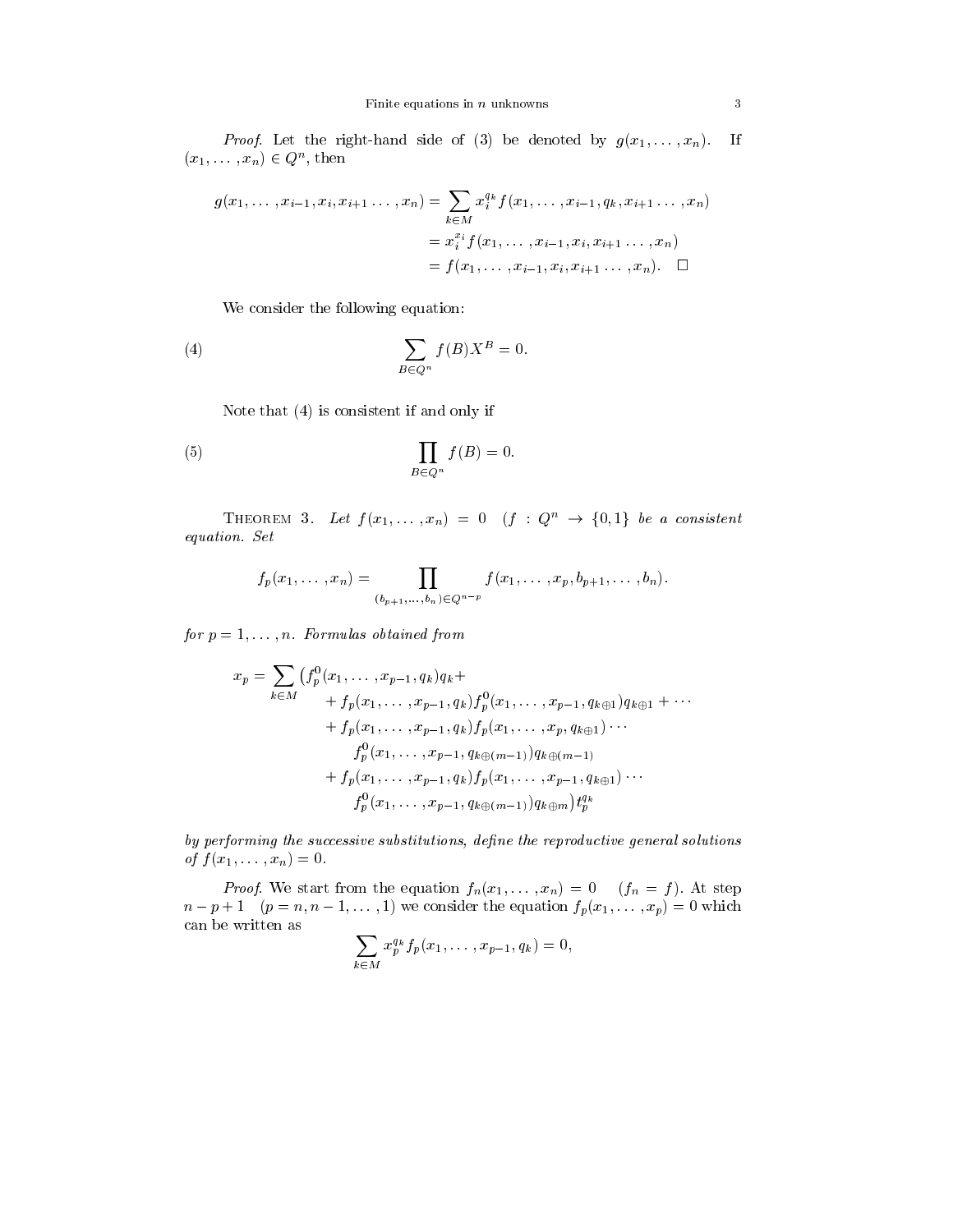# 4 Bankovic

by Lemma 1. Solving this equation we get, by Theorem 1, the reproductive general solution

$$
x_p = \sum_{k \in M} (f_p^0(x_1, \dots, x_{p-1}, q_k)q_k +
$$
  
+  $f_p(x_1, \dots, x_{p-1}, q_k)f_p^0(x_1, \dots, x_{p-1}, q_{k \oplus 1})q_{k \oplus 1} + \dots$   
+  $f_p(x_1, \dots, x_{p-1}, q_k)f_p(x_1, \dots, x_p, q_{k \oplus 1})\dots$   
 $f_p^0(x_1, \dots, x_{p-1}, q_{k \oplus (m-1)})q_{k \oplus (m-1)}$   
+  $f_p(x_1, \dots, x_{p-1}, q_k)f_p(x_1, \dots, x_{p-1}, q_{k \oplus 1})\dots$   
 $f_p^0(x_1, \dots, x_{p-1}, q_{k \oplus (m-1)})q_{k \oplus m})t_p^{q_k}$ 

provided the consistency condition

$$
\prod_{b_p\in Q} f_p(x_1,\ldots,x_{p-1},b_p)=0,
$$

i.e.,

$$
\prod_{(b_p,\ldots,b_n)\in Q^{n-p}} f_n(x_1,\ldots,x_{p-1},b_p,\ldots,b_n) = 0,
$$

i.e.,

$$
f_{p-1}(x_1,\ldots,x_{p-1})=0.
$$

At step *n* we solve the equation  $f_1(x_1) = 0$  which can be written in the form

$$
\sum_{k \in M} x_1^{q_k} f_1(q_k) = 0.
$$

Solving the latter equation we get

$$
x_1 = \sum_{k \in M} \left( f_1(q_k)q_k + f_1(q_k)f_1^0(q_{k \oplus 1})q_{k \oplus 1} + \cdots + f_1(q_k)f_1(q_{k \oplus 1}) \cdots f_1^0(q_{k \oplus (m-1)})q_{k \oplus (m-1)} + f_1(q_k)f_1(q_{k \oplus 1}) \cdots f_1^0(q_{k \oplus (m-1)})q_{k \oplus m}\right) t_p^{q_k}
$$

provided the consistency condition

$$
\prod_{b_1 \in Q} f_1(b_1) = 0
$$

i.e.,

(6) 
$$
\prod_{(b_1,...,b_n)\in Q^n} f(b_1,...,b_n) = 0 = 0
$$

i.e.,

$$
f_0=0.
$$